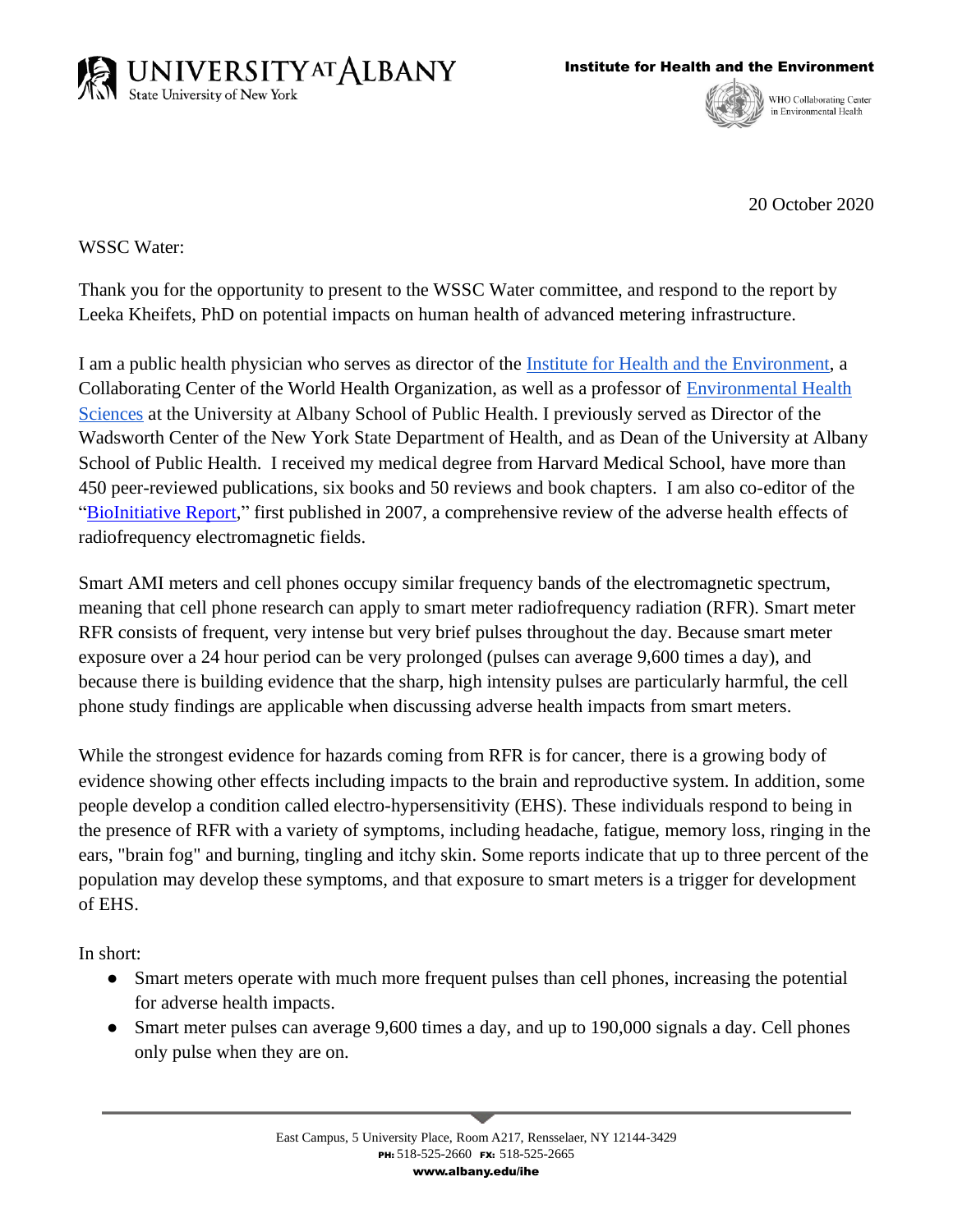- Cell phone RFR is concentrated, affecting the head or the area where the phone is stored, whereas smart meter RFR affects the entire body day and night.
- An individual can choose whether or not to use a cell phone and for what period of time. When smart meters are placed on a home the occupants have no option but to be continuously exposed to RFR. Even if they opt-out neighbors will have transmitting meters elevating the ambient levels in the neighborhood.

I am aware that the WSSC received a report entitled ["On potential impacts on human health of advanced](https://www.wsscwater.com/files/live/sites/wssc/files/ami/Final%20RF%20Report.pdf)  [metering infrastructure"](https://www.wsscwater.com/files/live/sites/wssc/files/ami/Final%20RF%20Report.pdf) and I strongly disagree with the conclusion stated at the WSSC Commission [meeting on February 19, 2020](https://wsscwater.granicus.com/player/clip/534?view_id=2&redirect=true) at 3:29:40 that "…with smart meters, the exposures are so low that...concern is unwarranted." The research findings by independent scientists point to a clearer relationship between RFR and health effects than industry-funded studies and independent scientists believe that a network of radiofrequency radiation (RFR) generating meters in a neighborhood poses numerous health and environmental issues warranting attention. It does not make sense to dismiss smart meter exposures as "low" because this is a new network of thousands of RFR transmitting devices. Governments should be reducing RFR exposures, not increasing them.

The adverse health impacts of low intensity RFR are real, significant, and for some people debilitating. I want to stress four fundamentals as the WSSC proceeds to consider wireless meters:

- The Federal Communication Commission's "safety" standards do not apply to protection from biological effects of long-term exposure to low intensity RFR.
- There is no safe level of exposure established for RFR.
- People around the world are suffering from low intensity RFR exposure, being at increased risk of developing cancer, electrical sensitivity as well as other medical conditions.
- The Federal Communication Commission's "safety" standards do not apply to flora and fauna and thus the trees and wildlife exposed to the radiofrequency radiation are without any federal regulations or protections.

### **Published research documents that radiofrequency radiation is a human carcinogen.**

Page 15 of the [WSSC Report](https://www.wsscwater.com/files/live/sites/wssc/files/ami/Final%20RF%20Report.pdf) states "*International Agency for Research on Cancer has classified RF as a 'possible human carcinogen' (Group 2B) based on 'limited evidence' from both human and animal studies (Ref.: 15) the weight of evidence has not risen to a level that would change the basis for RF exposure limits."* 

As of 2020, several expert independent scientists have published their evaluation that the scientific evidence has increased and radiofrequency radiation should be classified as proven human carcinogen [\(Belpomme et al., 2018;](https://pubmed.ncbi.nlm.nih.gov/30025338/) [Miller et al., 2018;](https://www.sciencedirect.com/science/article/abs/pii/S0013935118303475?via%3Dihub) [Hardell and Carlberg,](https://www.ncbi.nlm.nih.gov/pubmed/30365129) 2019).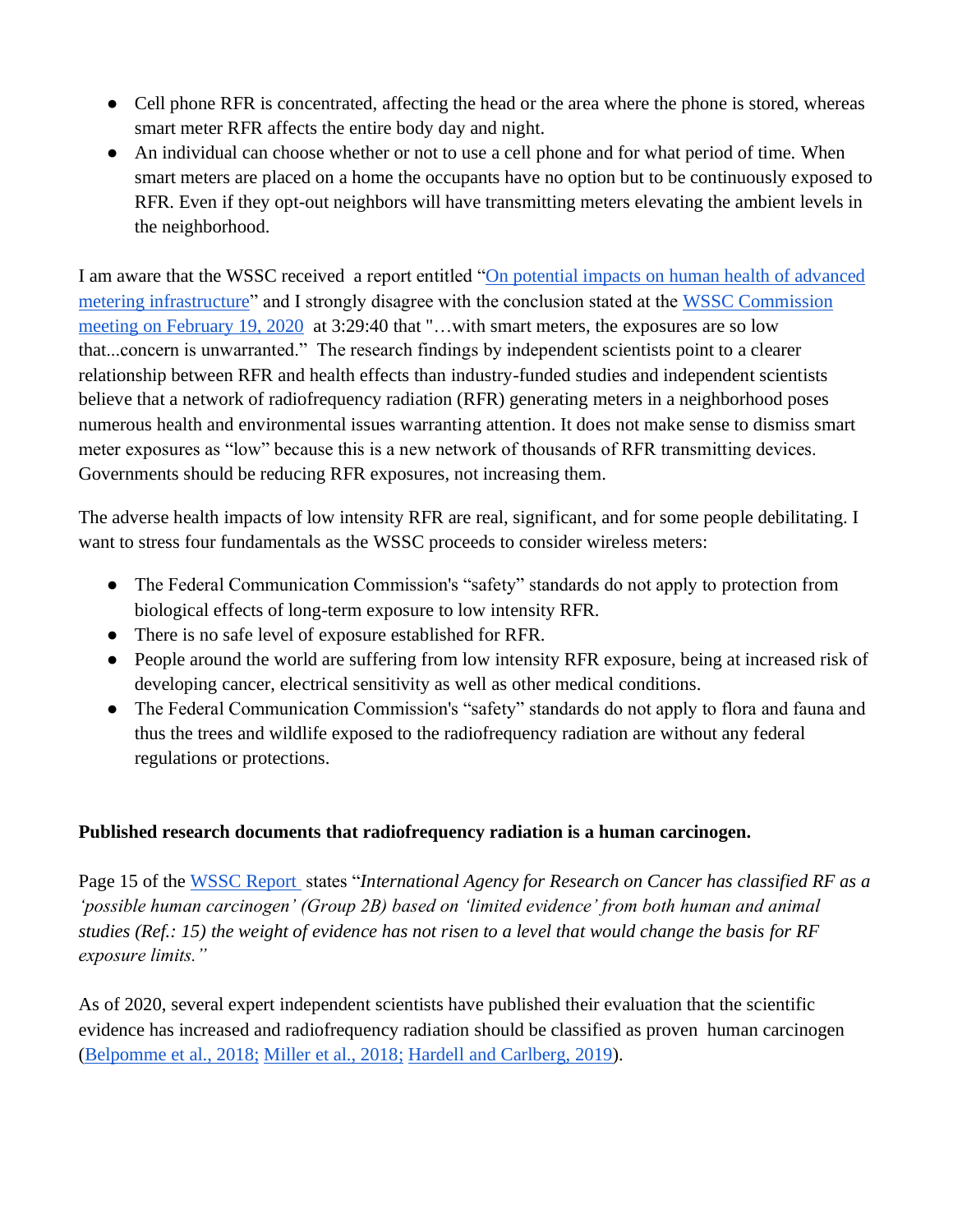The 2011 World Health Organization International Agency for Research on Cancer (WHO/IARC) classification of RF-EMFs as a "possible" human carcinogen was based primarily on evidence from human studies that long-term users of mobile phones held to the head resulted in an elevated risk of developing brain cancer. One major reason that the IARC rating was not at "probable" or "known" was the lack of clear evidence from animal studies for exposure leading to cancer.

In 2018, the US National Institute of Environmental Health Sciences National Toxicology Program's (NTP) Studies of Cell Phone Radiation released their findings that chronic exposure to RFR was associated with "clear evidence" of cancer in RFR-exposed male rats [\(NTP, 2018\)](https://ntp.niehs.nih.gov/go/cellphone). In addition, exposed animals had significantly more DNA damage, heart damage and low birth weight [\(Smith Roe et al.,](https://pubmed.ncbi.nlm.nih.gov/31633839/)  [2020\)](https://pubmed.ncbi.nlm.nih.gov/31633839/). Similar results in rats have been reported in an independent large scale animal study from the Ramazzini Institute with levels of exposure far lower than the NTP study and similar to those from a mobile phone base station [\(Falcioni et al., 2018\)](https://www.sciencedirect.com/science/article/pii/S0013935118300367?via%3Dihub). This evidence, in conjunction with the human studies, demonstrates conclusively that excessive exposure to RF-EMF results in an increased risk of cancer. In light of this new evidence for cancer in rodents in response to prolonged exposure to mobile phone frequencies, the IARC rating should be raised at least to "probable" (Group 2A) if not "known" (Group 1).

Due to the large scale animal studies as well as additional published research since 2011, the WHO/IARC advisory group published their recommendation that IARC should evaluate non-ionizing radiofrequency radiation as a "high priority" in the next five years. Documentation can be found at **IARC** Monographs [on the Identification of Carcinogenic Hazards to Humans Report of the Advisory Group to Recommend](https://monographs.iarc.fr/wp-content/uploads/2019/10/IARCMonographs-AGReport-Priorities_2020-2024.pdf)  [Priorities for the IARC Monographs during 2020–2024](https://monographs.iarc.fr/wp-content/uploads/2019/10/IARCMonographs-AGReport-Priorities_2020-2024.pdf) on page 148.

#### **Published research documents adverse effects at levels well below FCC limits.**

Page 4 of the [WSSC Report s](https://www.wsscwater.com/files/live/sites/wssc/files/ami/Final%20RF%20Report.pdf)tates *"The exposures to RF from smart meter are neither long enough nor strong enough to approach the safety standards set by the Federal Communications Commission (FCC) and other bodies."* 

First, FCC limits are not protective and thus any comparison to these limits has no relevance to impacts on health and the environment. The current weight of scientific evidence refutes the prominent claim that the deployment of wireless technologies poses no health risks at the currently permitted non-thermal radiofrequency exposure levels. Instead, the evidence supports the [International EMF Scientist Appeal](http://www.emfscientist.org/) by 244 scientists from 41 countries who have published on the subject in peer-reviewed literature and collectively petitioned the WHO and the UN for immediate measures to reduce public exposure to artificial electromagnetic fields and radiation [\(Bandara and Carpenter, 2018\)](https://www.sciencedirect.com/science/article/pii/S2542519618302213?via%3Dihub).

"Numerous recent scientific publications have shown that EMF affects living organisms at levels well below most international and national guidelines. Effects include increased cancer risk, cellular stress,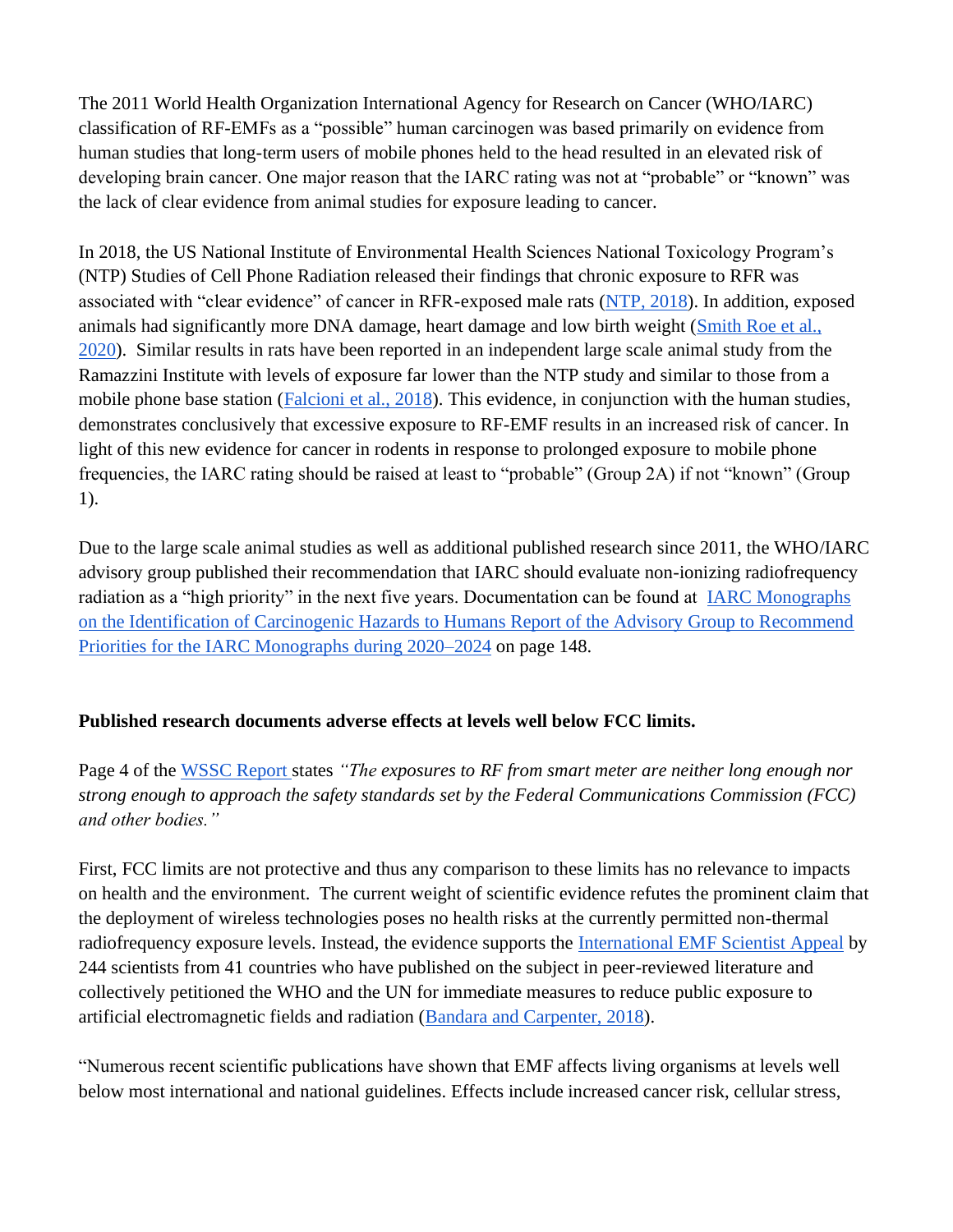increase in harmful free radicals, genetic damage, structural and functional changes of the reproductive system, learning and memory deficits, neurological disorders, and negative impacts on general well-being in humans. Damage goes well beyond the human race, as there is growing evidence of harmful effects to both plant and animal life" [\(Kelley et al., 2015\)](https://www.researchgate.net/publication/298533689_International_Appeal_Scientists_call_for_protection_from_non-ionizing_electromagnetic_field_exposure).

The various agencies setting safety standards including the FCC have failed to impose sufficient guidelines to protect the general public, particularly children who are more vulnerable to the effects of EMF. Reliance on FCC limits does not ensure safety.

# **Published research documents that even low levels of radiofrequency radiation have adverse impacts.**

Page 3 of the [WSSC Report s](https://www.wsscwater.com/files/live/sites/wssc/files/ami/Final%20RF%20Report.pdf)tates *"Because Smart meters are not used in close proximity to human body (unlike cell phones, tablets, computers and even WIFI) and because they transmit relatively infrequently their exposure levels are very low and far below U.S. and international exposure limits."* 

Wireless smart meters typically produce atypical, relatively potent and very short pulsed RF/microwaves. Technical spec sheets on AMI water meters show these types of meters transmit very frequently - with a mobile message every 14 seconds at 100 mW and every 71/2 minutes at 1 Watt (See Neptune R900i Spec [Sheet\).](https://www.neptunetg.com/globalassets/products/literature/20-004306-ps-e-coderr900i-03.20.pdf) Constant emissions is the only way for meters to transmit information wirelessly in "real time." Smart utility meters transmit very high intensity but short pulses. Even if the duration of the pulse is short, the pulse can be intense and research has found that low level exposures have biological effects [\(Bioinitiative Report Charts\)](https://bioinitiative.org/rf-color-charts/). In addition, the resulting biological effects from an exposure may be due both to the pulsed and polarized characteristics of man-made EMFs emitted wireless technologies which contrast to the non-polarized natural electromagnetic fields humans have been exposed to for decades [\(Belyaev, 2015,](https://www.taylorfrancis.com/books/9780429189692/chapters/10.1201/b18148-9) [Panagopoulos et al., 2015\)](https://pubmed.ncbi.nlm.nih.gov/26456585/).

Second, water utility meters are both inside homes as well as outside homes on walls near living spaces for families. The WSSC report states that "about 60% of WSSC water meters are located inside the basement of homes and 40% are located outside the home at the property line." Hence, there are opportunities for people to be in close proximity to the meters and receive intense exposures. Equally important is that people will be exposed day and night.

### **Hundreds of scientists are calling on policymakers to reduce RF levels to protect the public and the environment and identify smart meters as a source of radiofrequency radiation exposure.**

The [WSSC Report](https://www.wsscwater.com/files/live/sites/wssc/files/ami/Final%20RF%20Report.pdf) page 21 states that *"A group of scientists published an appeal in which they question adequacy of existing guidelines for RF from variety of devices, including smart meters...most official organizations do not share this concern."*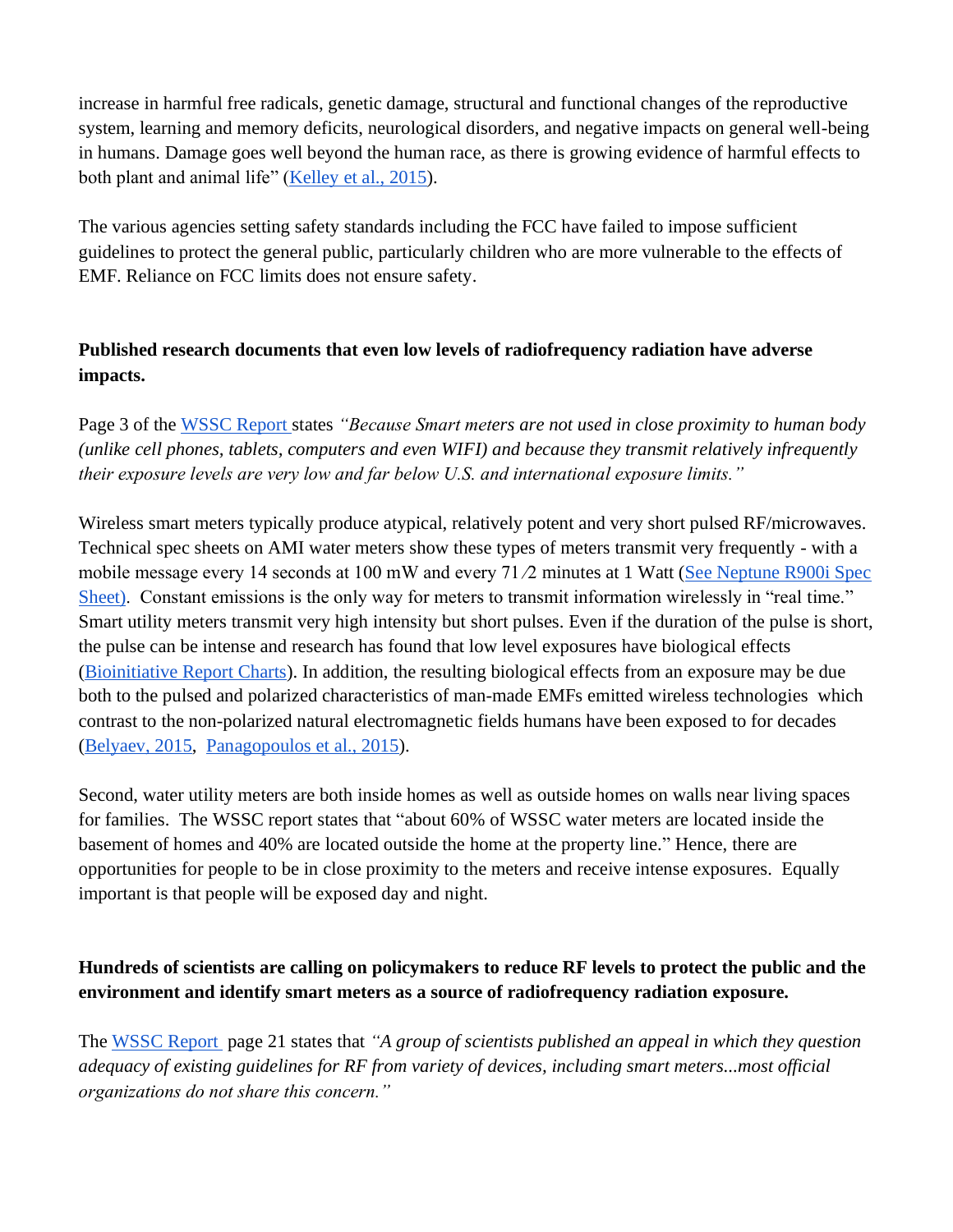The International EMF Scientist Appeal signed by over 250 scientists states "Based upon peer-reviewed, published research, we have serious concerns regarding the ubiquitous and increasing exposure to EMF generated by electric and wireless devices. These include–but are not limited to–radiofrequency radiation (RFR) emitting devices, such as cellular and cordless phones and their base stations, Wi-Fi, broadcast antennas, smart meters…"

There are numerous medical organizations recommending that exposure to radiofrequency be reduced and they include [American Academy of Pediatrics,](https://ehtrust.org/wp-content/uploads/American-Academy-of-Pediatrics-Letters-to-FCC-and-Congress-.pdf) [ANSES, France's National Agency for Food,](https://www.anses.fr/en/content/anses-issues-recommendations-limiting-exposure-radiofrequencies)  [Environmental and Occupational Health Safety,](https://www.anses.fr/en/content/anses-issues-recommendations-limiting-exposure-radiofrequencies) [Turin Medical Association of Italy,](https://www.radical-bio.com/sanita/lordine-dei-medici-di-torino-legge-irradiazione-5g/) [The American](https://www.aaemonline.org/pdf/AAEMEMFmedicalconditions.pdf)  [Academy of Environmental Medicine,](https://www.aaemonline.org/pdf/AAEMEMFmedicalconditions.pdf) [Swiss Physicians Association of Doctors for Environmental](http://www.aefu.ch/fileadmin/user_upload/aefu-data/b_documents/Aktuell/V_140718_NISSG.pdf)  [Protection,](http://www.aefu.ch/fileadmin/user_upload/aefu-data/b_documents/Aktuell/V_140718_NISSG.pdf) [African Cancer Organisation,](https://www.ghanaweb.com/GhanaHomePage/NewsArchive/Keep-children-away-from-mobile-phones-to-prevent-cancer-ACO-867937) [The Cyprus National Committee on Environment and Child](http://paidi.com.cy/)  [Health,](http://paidi.com.cy/) [Austrian Medical Association,](https://ehtrust.org/wp-content/uploads/PosStat-eng_sign-RUL-1.pdf) [Athens Medical Association,](https://www.isathens.gr/syndikal/6743-imerida-ilektromagnitiki-aktinovolia.html) [Canadian Parliament House](https://www.ourcommons.ca/DocumentViewer/en/41-2/HESA/report-13)  [Standing Committee on Health.](https://www.ourcommons.ca/DocumentViewer/en/41-2/HESA/report-13)

For anyone to downplay the exposure from smart meters as contributing just a "low" level downplays the actuality that a person's total exposure comes from a combination of sources inside and outside the home. Smart meters would contribute to this total daily exposure. The toxic metal lead is not known to be safe at any level and companies worked for years to downplay the science showing harm. It makes sense to reduce exposure as much as possible.

#### **Children and pregnant women are most vulnerable to radiofrequency radiation.**

Children, and especially fetuses, are more vulnerable than adults for most environmental exposures [\(Sly](https://pubmed.ncbi.nlm.nih.gov/23095179/)  [and Carpenter, 2012\)](https://pubmed.ncbi.nlm.nih.gov/23095179/). This is because their cells are rapidly dividing and their organ systems are not mature. As a result, events that perturb cellular function early in life can result in abnormalities later. There is a building body of evidence indicating that exposure to RF-EMFs has adverse effects on cognition and neurobehavior, especially in children and adolescents. Of concern is the fact that any adverse effects during development may have life-long consequences and that young people, because they will have a longer life span will receive greater cumulative exposure than adults [\(Belpomme et. al, 2018\)](https://pubmed.ncbi.nlm.nih.gov/30025338/).

Research on animals (Bas et al., 2009; [Deshmukh et al., 2015;](https://pubmed.ncbi.nlm.nih.gov/25749756/) [Shahin et al., 2017;](https://pubmed.ncbi.nlm.nih.gov/29069439/) [Megha et al., 2015;](https://pubmed.ncbi.nlm.nih.gov/26511840/) [Aldad et al., 2012;](https://www.ncbi.nlm.nih.gov/pmc/articles/PMC3306017/) [Zhang et al., 2015\)](https://pubmed.ncbi.nlm.nih.gov/25359903/) shows impacts from RFR to the brain such as alterations in neurodevelopment and behavior of offspring, impaired learning and spatial memory, a deleterious impact on hippocampal, pyramidal or cortical neurons and induced markers of oxidative stress and inflammation in the brain. Human data is consistent with these animal studies as they have found higher cell phone radiation associated with behavioral problems and memory damage [\(Divan et al., 2012;](https://pubmed.ncbi.nlm.nih.gov/21138897/) [Birks et al. 2017;](https://www.ncbi.nlm.nih.gov/pmc/articles/PMC5506372/) [Foerster et. al., 2018 \)](https://ehp.niehs.nih.gov/doi/10.1289/EHP2427).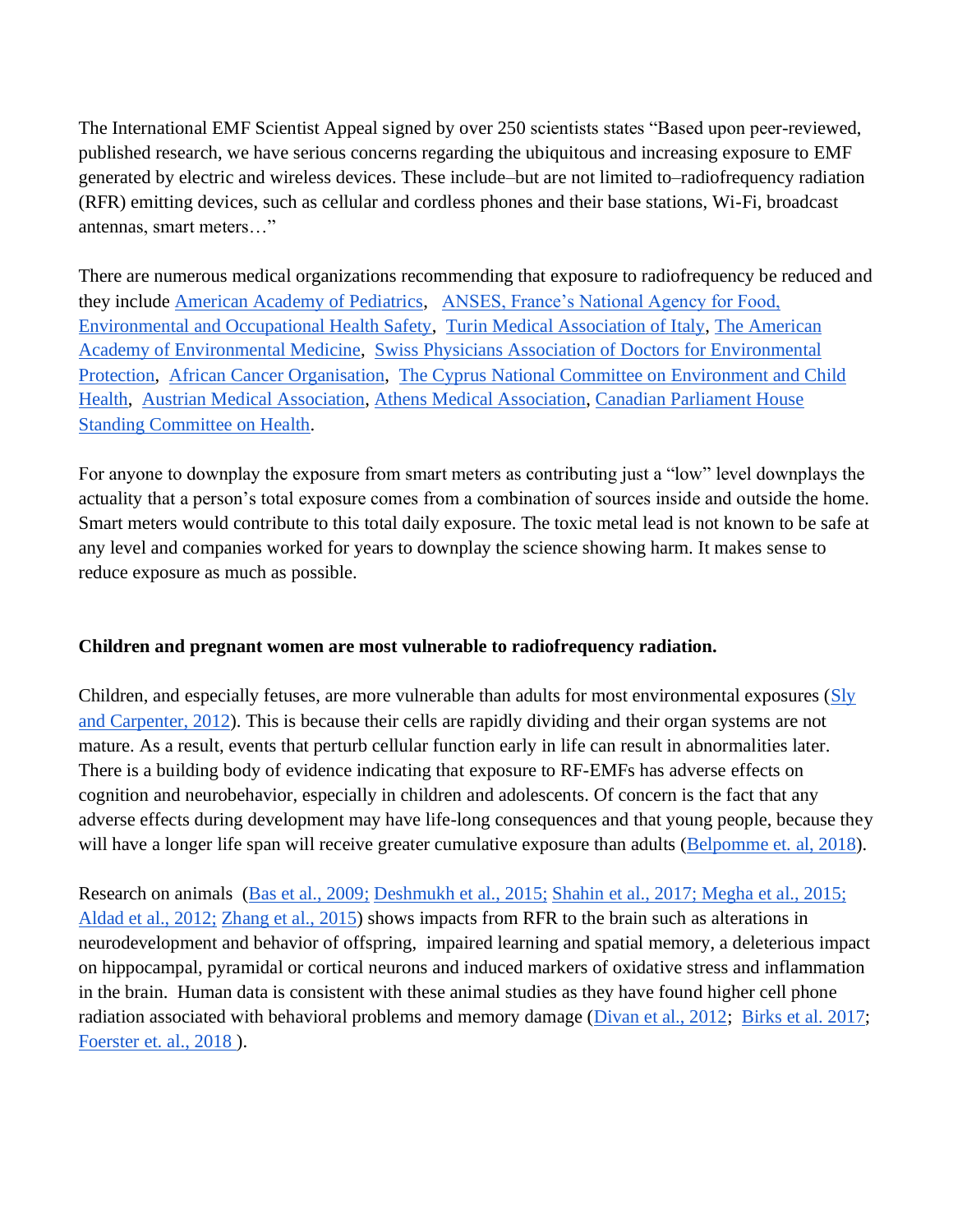The research showing impacts from radiofrequency on the brain again highlights the importance of reducing exposure to children and pregnant women. There is no safe level of radiofrequency radiation identified.

## **Radiofrequency radiation has been found to interact with other toxic exposures and have synergistic reactions.**

Early life exposure to lead has long been known to harm children and impact their ability to pay attention. Two studies have shown that prenatal [\(Choi et al., 2017\)](https://www.sciencedirect.com/science/article/pii/S0013935117302372) or postnatal [\(Byun et al., 2017\)](http://www.plosone.org/article/info%3Adoi%2F10.1371%2Fjournal.pone.0059742) mobile phone exposure results in greater neurobehavioral effects in children with elevated lead levels than those seen with elevated lead alone. These results indicate that EMFs can have synergistic actions with other environmental contaminants known to cause a reduction in intelligence quotient (IQ).

In addition, replicated results from animal studies show co-carcinogenic and tumor promoting effects from RF-EMF when RF is combined with a known carcinogen [\(Tillmann et al., 2010;](https://pubmed.ncbi.nlm.nih.gov/20545575/) [Lerchl et al., 2015\)](https://www.sciencedirect.com/science/article/pii/S0006291X15003988). The studies used a very low level of radiofrequency radiation yet found increases in tumors from the combined exposures.

#### **Industry influence is impacting the science on radiofrequency radiation.**

The evaluation of RFR health risks is often ignored by government authorities. Conflicts of interest and ties to the industry seem to have contributed to the biased reports by various organizations [\(Hardell,2007;](http://mobilfunk-debatte.de/pdf/Mobilfunk_Politik/Hardellsecret_ties.pdf) [2017;](https://www.ncbi.nlm.nih.gov/pmc/articles/PMC5504984/) [Hardell and Carlberg, 2020;](https://www.ncbi.nlm.nih.gov/pmc/articles/PMC7405337/?fbclid=IwAR1RzQ9Icryjda5grWZfnlNQQBlTw0zRc0mk1OcXz73zPHvL1NIFDcoBJ10) [Hardell and Nyberg, 2020;](https://www.ncbi.nlm.nih.gov/pmc/articles/PMC7016513/) [Harvard University Press, 2018;](https://ethics.harvard.edu/files/center-for-ethics/files/capturedagency_alster.pdf) [Ledford,](http://www.ipsonet.org/proceedings/wp-content/uploads/2012/07/Proceedings-of-the-PSO-New-Series-no.-11.pdf)  [2010;](http://www.ipsonet.org/proceedings/wp-content/uploads/2012/07/Proceedings-of-the-PSO-New-Series-no.-11.pdf) [Starkey, 2016\).](https://pubmed.ncbi.nlm.nih.gov/27902455/) The lack of proper unbiased risk evaluation of radiofrequency radiation places populations at risk. I published an article [\(Carpenter, 2019\)](https://pubmed.ncbi.nlm.nih.gov/31476684/) on lower frequency electromagnetic radiation and found that when one allows for bias reflected in source of funding, the scientific evidence that magnetic fields increase risk of cancer is neither inconsistent nor inconclusive. It is clear when one excludes biased reports from individuals and organizations that have conflicts of interest that the adverse health effects resulting from exposure to RFR are well-documented, are found consistently in studies from around the world, and require that government and regulatory agencies take action to protect the public from excessive exposure to RFR.

abound Tangente

David O. Carpenter, M.D. Director, Institute for Health and the Environment University at Albany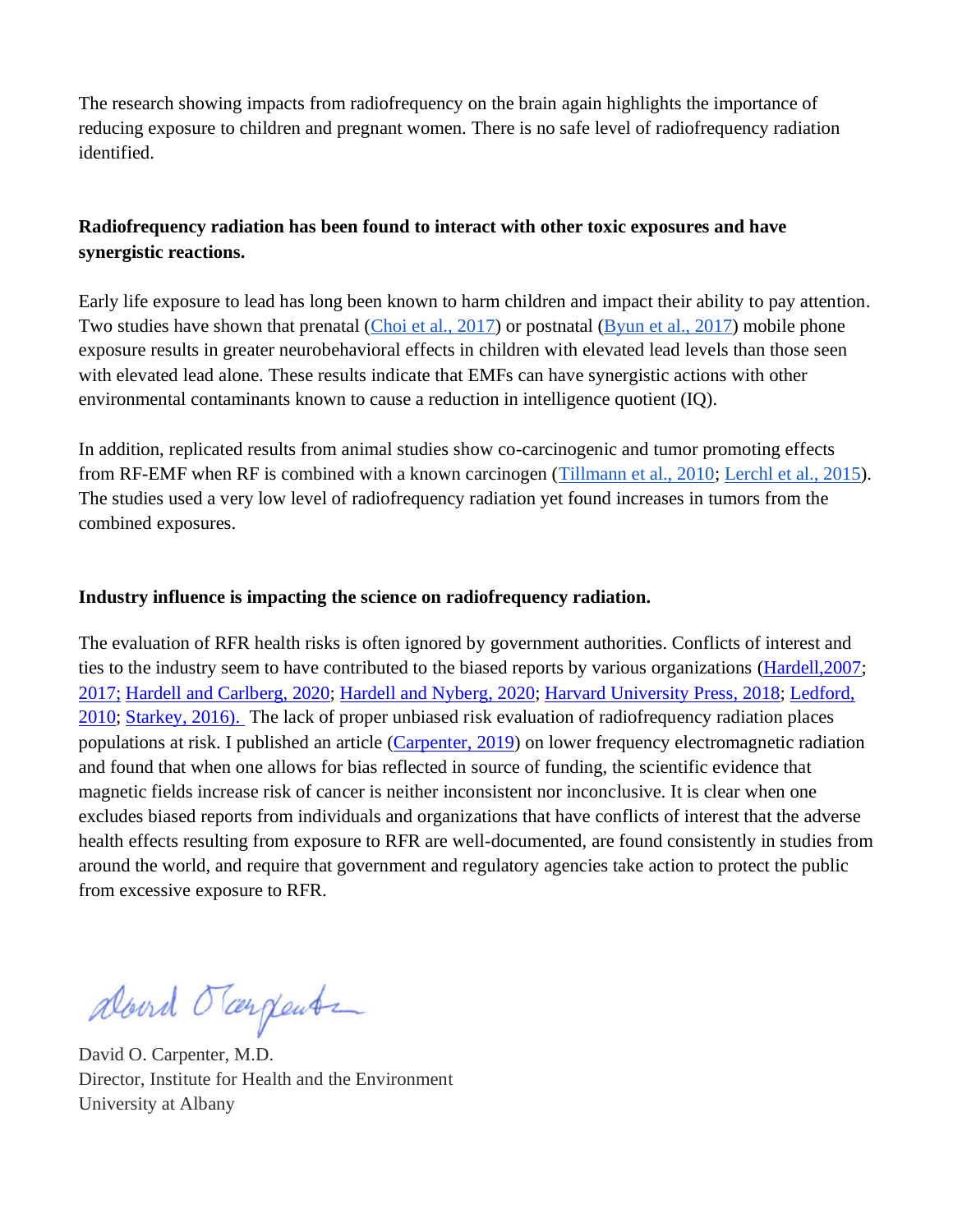#### **Citations**

- Aldad, T.S. et al. ["Fetal radiofrequency radiation exposure from 800-1900 MHz-rated cellular telephones](https://www.ncbi.nlm.nih.gov/pmc/articles/PMC3306017/)  affects neuro- [development and behavior in mice."](https://www.ncbi.nlm.nih.gov/pmc/articles/PMC3306017/) *[S](https://www.ncbi.nlm.nih.gov/pmc/articles/PMC3306017/)cientific Reports*, vol 2, 2012, pp. 312.
- Bandara, Priyanka, and Carpenter O., David. "Planetary electromagnetic pollution: it is time to assess its [impact.](https://www.sciencedirect.com/science/article/pii/S2542519618302213?via%3Dihub)" *The Lancet Planetary Health*, vol 2, 2018, pp. 512-514.
- Bas, O. et al. "900 MHz elec- tromagnetic [field exposure affects qualitative and quantitative features of](https://pubmed.ncbi.nlm.nih.gov/19230827/)  [hippocampal pyramidal cells in the adult female rat."](https://pubmed.ncbi.nlm.nih.gov/19230827/) *Brain Research*, vol 1265, 2009, pp. 178-185.
- Belpomme, Dominique et al. ["Thermal and non-thermal health effects of low intensity non-ionizing](https://www.ncbi.nlm.nih.gov/pubmed/30025338)  [radiation: An international perspective.](https://www.ncbi.nlm.nih.gov/pubmed/30025338)" *Environmental Pollution*, vol 242, part A, 2018.
- Belyaev, Igor. ["Biophysical mechanisms for nonthermal microwave effects." I](https://olis.leg.state.or.us/liz/2019R1/Downloads/CommitteeMeetingDocument/182608)n: Markov, M. (Ed.), *Electromagnetic Fields in Biology and Medicine*, CRC Press, Boca Raton, London, New York, 2015, pp. 49-68.
- Birks, L. et al. ["Maternal cell phone use during pregnancy and child behavioral problems in five birth](https://www.ncbi.nlm.nih.gov/pmc/articles/PMC5506372/)  [cohorts."](https://www.ncbi.nlm.nih.gov/pmc/articles/PMC5506372/) *Environmental International*, vol 104, 2017, pp. 122-131.
- Carlberg, Michael, and Hardell, Lennart. ["Comments on the US National Toxicology Program technical](https://www.ncbi.nlm.nih.gov/pubmed/30365129)  [reports on toxicology and carcinogenesis study in rats exposed to whole-body radiofrequency](https://www.ncbi.nlm.nih.gov/pubmed/30365129)  [radiation at 900 MHz and in mice exposed to whole-body radiofrequency radiation at 1,900 MHz.](https://www.ncbi.nlm.nih.gov/pubmed/30365129)" *International Journal of Oncology*, vol 54, 2018, pp. 111-127.
- Carlberg, Michael, and Hardell, Lennart. ["Evaluation of Mobile Phone and Cordless Phone Use and](https://www.hindawi.com/journals/bmri/2017/9218486/)  [Glioma Risk Using the Bradford Hill Viewpoints from 1965 on Association or Causation.](https://www.hindawi.com/journals/bmri/2017/9218486/)" *BioMed Research International,* vol 2017, 2017.
- Carpenter DO ["Extremely low frequency electromagnetic fields and cancer: How source of funding](https://pubmed.ncbi.nlm.nih.gov/31476684/)  [affects results."](https://pubmed.ncbi.nlm.nih.gov/31476684/) Environmental Research 178: 108688.2019.
- Deshmukh, P.S. et al. ["Cognitive impairment and neurogenotoxic effects in rats exposed to low-](https://pubmed.ncbi.nlm.nih.gov/25749756/) intensity [microwave radiation."](https://pubmed.ncbi.nlm.nih.gov/25749756/) *International Journal of Toxicology,* vol 34, 2015, pp. 284-290.
- Divan, H.A. et al. ["Cell phone use and behavioural problems in young children."](https://pubmed.ncbi.nlm.nih.gov/21138897/) *Journal of Epidemiology and Community Health*, vol 66, 2010, pp. 524-529.
- Falcioni L. et al. ["Report of final results regarding brain and heart tumors in Sprague-Dawley rats exposed](https://www.sciencedirect.com/science/article/pii/S0013935118300367?via%3Dihub)  [from prenatal life until natural death to mobile phone radiofrequency field representative of a 1.8 GHz](https://www.sciencedirect.com/science/article/pii/S0013935118300367?via%3Dihub)  [GSM base station environmental emission.](https://www.sciencedirect.com/science/article/pii/S0013935118300367?via%3Dihub)" *Environmental Research*, vol 165, 2018, pp. 496-503.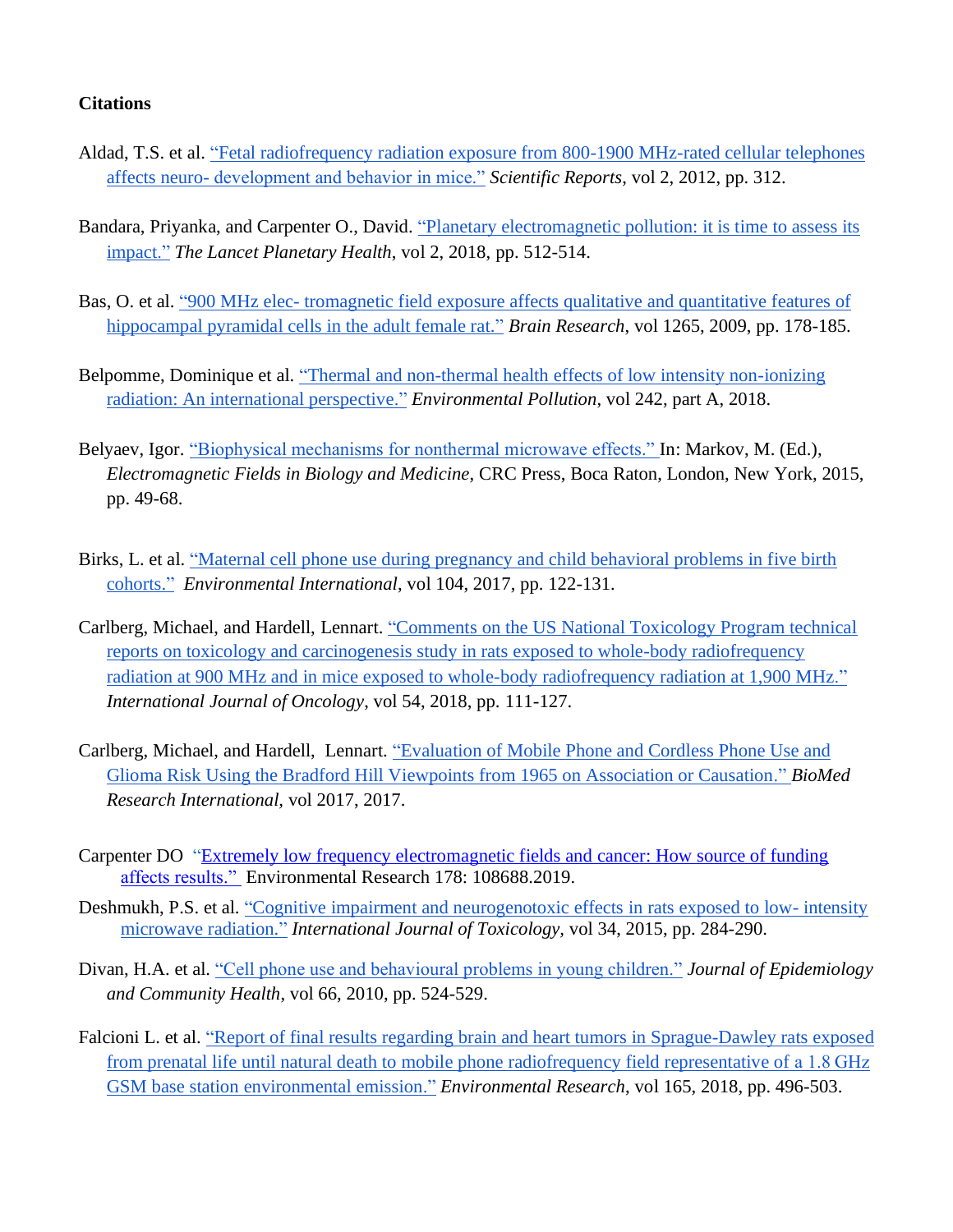Foerster, M., Thielens, A., Joseph, W., Eeftens, M., & Röösli, M. ["A Prospective Cohort Study of](https://ehp.niehs.nih.gov/doi/10.1289/EHP2427)  [Adolescents' Memory Performance and Individual Brain Dose of Microwave Radiation from Wireless](https://ehp.niehs.nih.gov/doi/10.1289/EHP2427)  [Communication.](https://ehp.niehs.nih.gov/doi/10.1289/EHP2427)" *Environmental Health Perspectives*, vol 126, no. 7, 2018.

Hardell, Lennart. ["World Health Organization, radiofrequency radiation and health –](https://www.spandidos-publications.com/10.3892/ijo.2017.4046) a hard nut to crack [\(Review\)."](https://www.spandidos-publications.com/10.3892/ijo.2017.4046) International Journal of Oncology, vol. 51, no. 2, 2017, pp. 405-13.

Hardell L., et al. ["Secret ties to industry and conflicting interests in cancer research."A](http://mobilfunk-debatte.de/pdf/Mobilfunk_Politik/Hardellsecret_ties.pdf)merican Journal of Industrial Medicine, vol. 50, no. 3, 2007, pp. 227–33.

Hardell L, Carlberg M. [Health risks from radiofrequency radiation, including 5G, should be assessed by](https://www.ncbi.nlm.nih.gov/pmc/articles/PMC7405337/?fbclid=IwAR1RzQ9Icryjda5grWZfnlNQQBlTw0zRc0mk1OcXz73zPHvL1NIFDcoBJ10)  [experts with no conflicts of interest.](https://www.ncbi.nlm.nih.gov/pmc/articles/PMC7405337/?fbclid=IwAR1RzQ9Icryjda5grWZfnlNQQBlTw0zRc0mk1OcXz73zPHvL1NIFDcoBJ10) Oncol Lett. 2020;20(4):15. doi:10.3892/ol.2020.11876

Hardell L, Nyberg R. [Appeals that matter or not on a moratorium on the deployment of the fifth](https://www.ncbi.nlm.nih.gov/pmc/articles/PMC7016513/)  [generation, 5G, for microwave radiation.](https://www.ncbi.nlm.nih.gov/pmc/articles/PMC7016513/) Mol Clin Oncol. 2020;12(3):247-257. doi:10.3892/mco.2020.1984

[Harvard Press Book "](https://www.thenation.com/article/how-big-wireless-made-us-think-that-cell-phones-are-safe-a-special-investigation/)[Captured Agency: How the Federal Communications Commission is Dominated by](https://ehtrust.org/key-issues/harvard-press-book-telecom-industry-influence-us-fcc-captured-agency/)  [the Industries it Presumably Regulates"](https://ehtrust.org/key-issues/harvard-press-book-telecom-industry-influence-us-fcc-captured-agency/)

Kelley, Elizabeth et al. ["International Appeal: Scientists call for protection from non-ionizing](https://www.researchgate.net/publication/298533689_International_Appeal_Scientists_call_for_protection_from_non-ionizing_electromagnetic_field_exposure)  [electromagnetic field exposure.](https://www.researchgate.net/publication/298533689_International_Appeal_Scientists_call_for_protection_from_non-ionizing_electromagnetic_field_exposure)" *European Journal of Oncology*, vol 20, no. 3, 2015, pp. 180-182.

Kheifets, Leeka et al. ["The sensitivity of children to electromagnetic fields."](https://pubmed.ncbi.nlm.nih.gov/16061584/) *Pediatrics*, vol 116, 2005.

Ledford, Brandon. ["Cell Phones, Electromagnetic Radiation, and Cancer: A Study of Author Affiliation,](http://www.ipsonet.org/proceedings/wp-content/uploads/2012/07/Proceedings-of-the-PSO-New-Series-no.-11.pdf)  [Funding, Bias, and Results."P](http://www.ipsonet.org/proceedings/wp-content/uploads/2012/07/Proceedings-of-the-PSO-New-Series-no.-11.pdf)roceedings of the Policy Studies Organization, no. 11, 2010.

Lerchl, Alexander et al. ["Tumor promotion by exposure to radiofrequency electromagnetic fields below](https://www.sciencedirect.com/science/article/pii/S0006291X15003988)  [exposure limits for humans.](https://www.sciencedirect.com/science/article/pii/S0006291X15003988)" *Biochemical and Biophysical Research Communications*, vol 459, no. 4, 2015, pp. 585-590.

Megha, Kanu et al. ["Low intensity microwave radiation induced oxidative stress, inflammatory response](https://pubmed.ncbi.nlm.nih.gov/26511840/)  [and DNA damage in rat brain."](https://pubmed.ncbi.nlm.nih.gov/26511840/) *[NeuroToxicology](https://pubmed.ncbi.nlm.nih.gov/26511840/)*, vol 51, 2015.

- Peleg, Michael et al. ["Radio frequency radiation-related cancer: assessing causation in the](https://www.ncbi.nlm.nih.gov/pubmed/29433020)  [occupational/military setting.](https://www.ncbi.nlm.nih.gov/pubmed/29433020)" *Environmental Research,* vol 163, 2018.
- Shahin, S. et al. ["2.45GHz Microwave Radiation Impairs Hippocampal Learning and Spatial Memory:](https://academic.oup.com/toxsci/article/161/2/349/4562799)  [Involvement of Local Stress Mechanism Induced Suppression of iGluR/ERK/CREB Signaling."](https://academic.oup.com/toxsci/article/161/2/349/4562799) *Toxicological Sciences*, vol 161, 2017, pp. 349-374.
- Sly, J.L., and Carpenter, D.O. ["Special vulnerability of children to environmental exposures."](https://pubmed.ncbi.nlm.nih.gov/23095179/) *Reviews on Environmental Health*, vol 27, 2012, pp. 151-157.